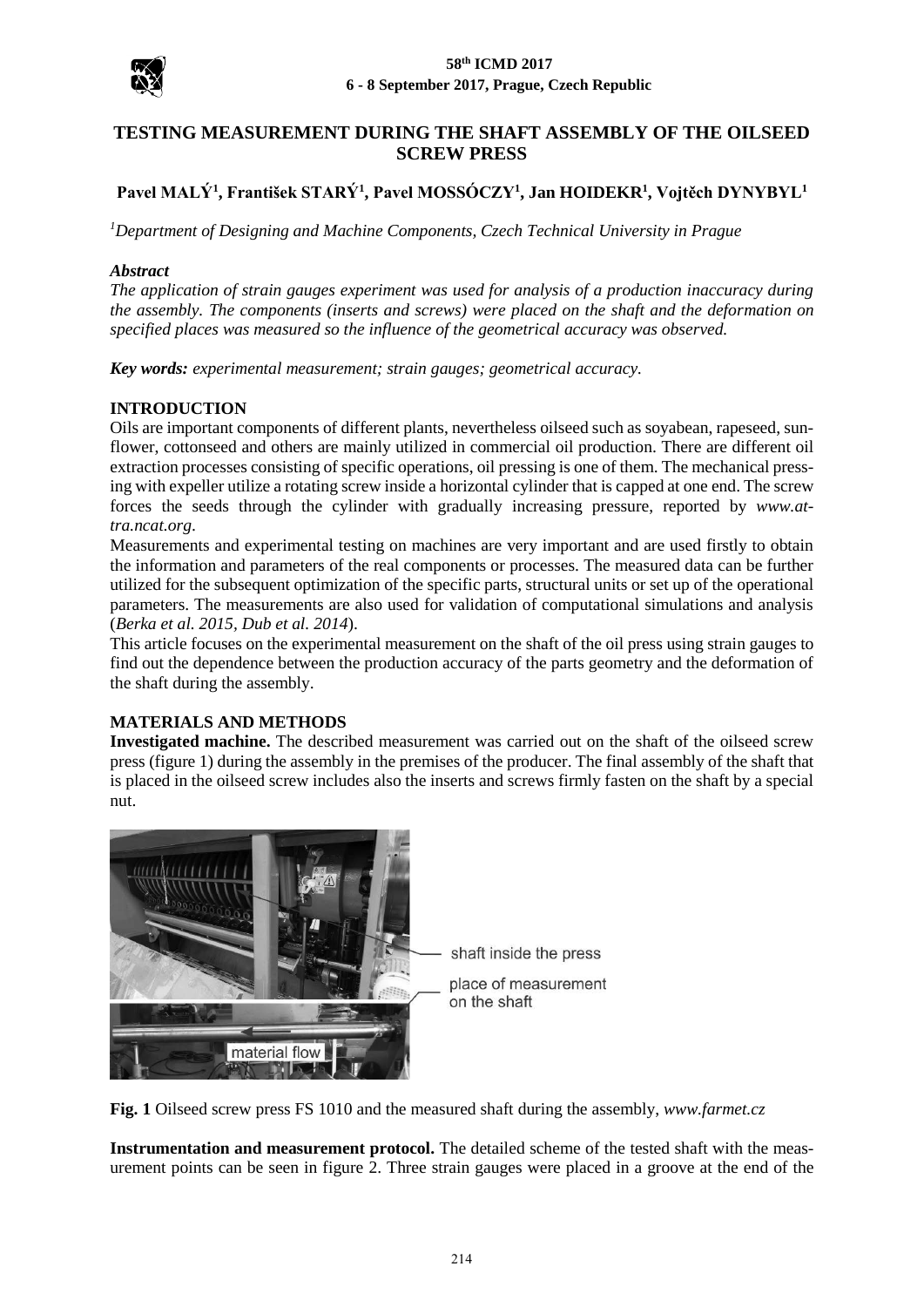

#### **58th ICMD 2017 6 - 8 September 2017, Prague, Czech Republic**

shaft. Regarding the flow of the material through the oil press, the measuring place was in the input end of the shaft. The strain gauges were used to obtain the uniaxial stress in three places in positions by 90° (see detail A and the cross-section B-B of the scheme in figure 2)



**Fig. 2** Scheme of the tested shaft and detailed place of measurement with strain gauges

The set of three T rosette strain gauges with two measured grids HBM 1-XY11-6/120 in half-bridge configuration for axial strain measurement were used, *www.hbm.cz.*

The assembly of the shaft comprises of the insertion of the hubs (screws, spacers, inserts) on the shaft followed with the tightening by a special nut in precisely specified steps of the tightening moment (65 Nm, 130 Nm, 195 Nm, 250 Nm). The whole measuring cycle included also the loosening of the nut with the specified steps.

**Data acquisition and processing.** The National Instruments apparatus (Wi-Fi chassis cDAQ-9191, strain gauge measuring module NI-9237) and software LabView were used for the strain gauge measurement with the sampling frequency of 1000 Hz, see also *www.ni.com*. The data processing was performed in LabView software. Data were processed by Matlab and LabView software. The example of obtained time dependent filtered data from strain gauges in graphical form transformed to the uniaxial stress for the tightening is shown in figure 3.



**Fig. 3** Example of the measured data from the strain gauges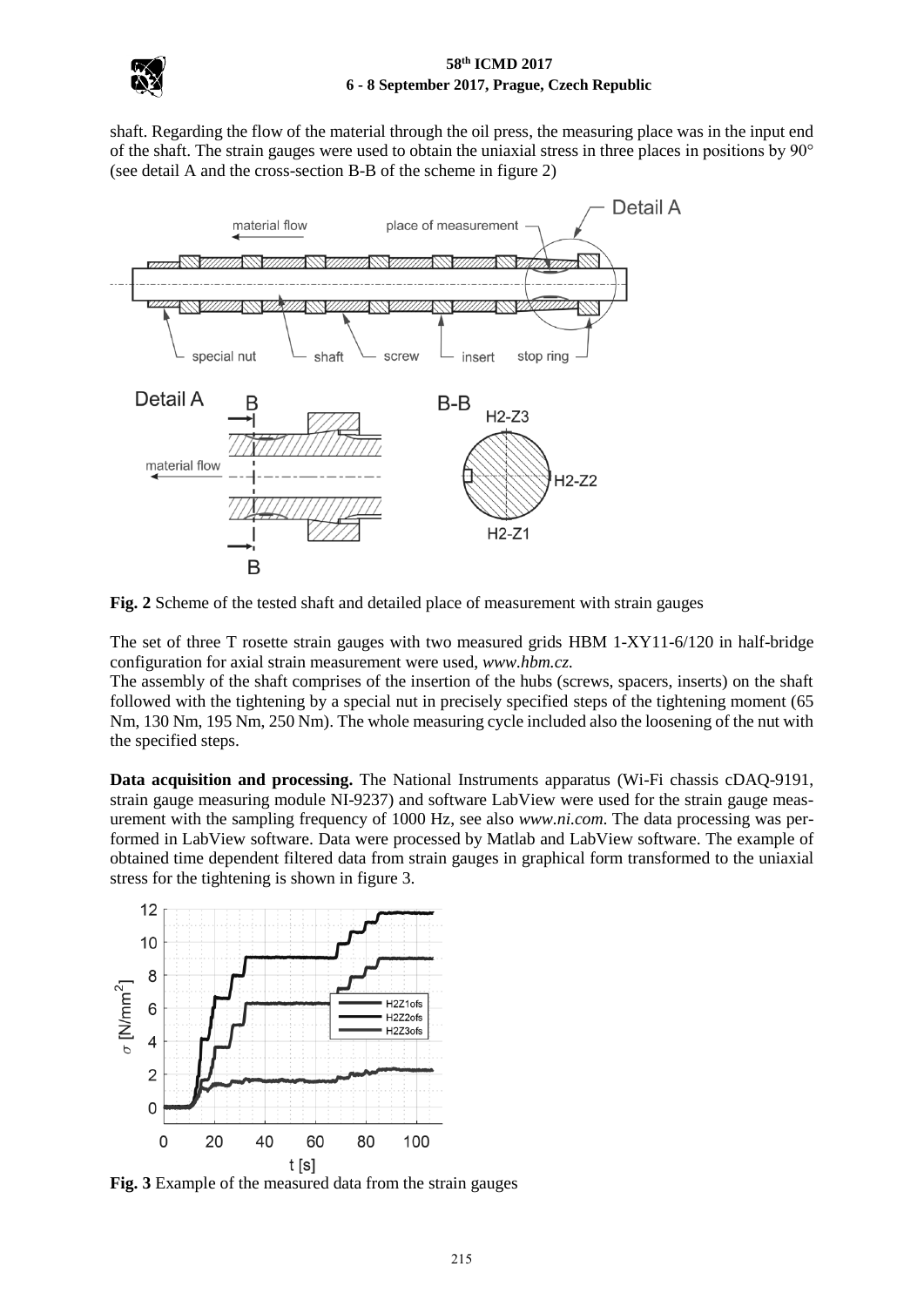

**Experiment outcomes**. The resultant stress components in the shaft were calculated from the stresses measured by the strain gauges. According the scheme in figure 4 the chosen stress components are tensile stress, bending stresses in the horizontal and vertical planes. The equations (1) are used for their determination from the measured data.



**Fig. 4** Scheme of stress components in the shaft

$$
\sigma_{t} = \frac{\sigma_{H2-Z1} + \sigma_{H2-Z3}}{2} \qquad \qquad \sigma_{bhor} = \frac{\sigma_{H2-Z1} - \sigma_{H2-Z3}}{2} \qquad \qquad \sigma_{bvert} = \sigma_{H2-Z2} - \sigma_{t} \qquad (1)
$$

#### **RESULTS AND DISCUSSION**

Based on the measured data and determined stress components with help of equations (1) the final time dependent course of the stress components in the shaft is shown in figure 5 where the whole cycle comprising from tightening and loosening of the special nut is obvious.



**Fig. 5** Stress components dependent during the measuring cycle